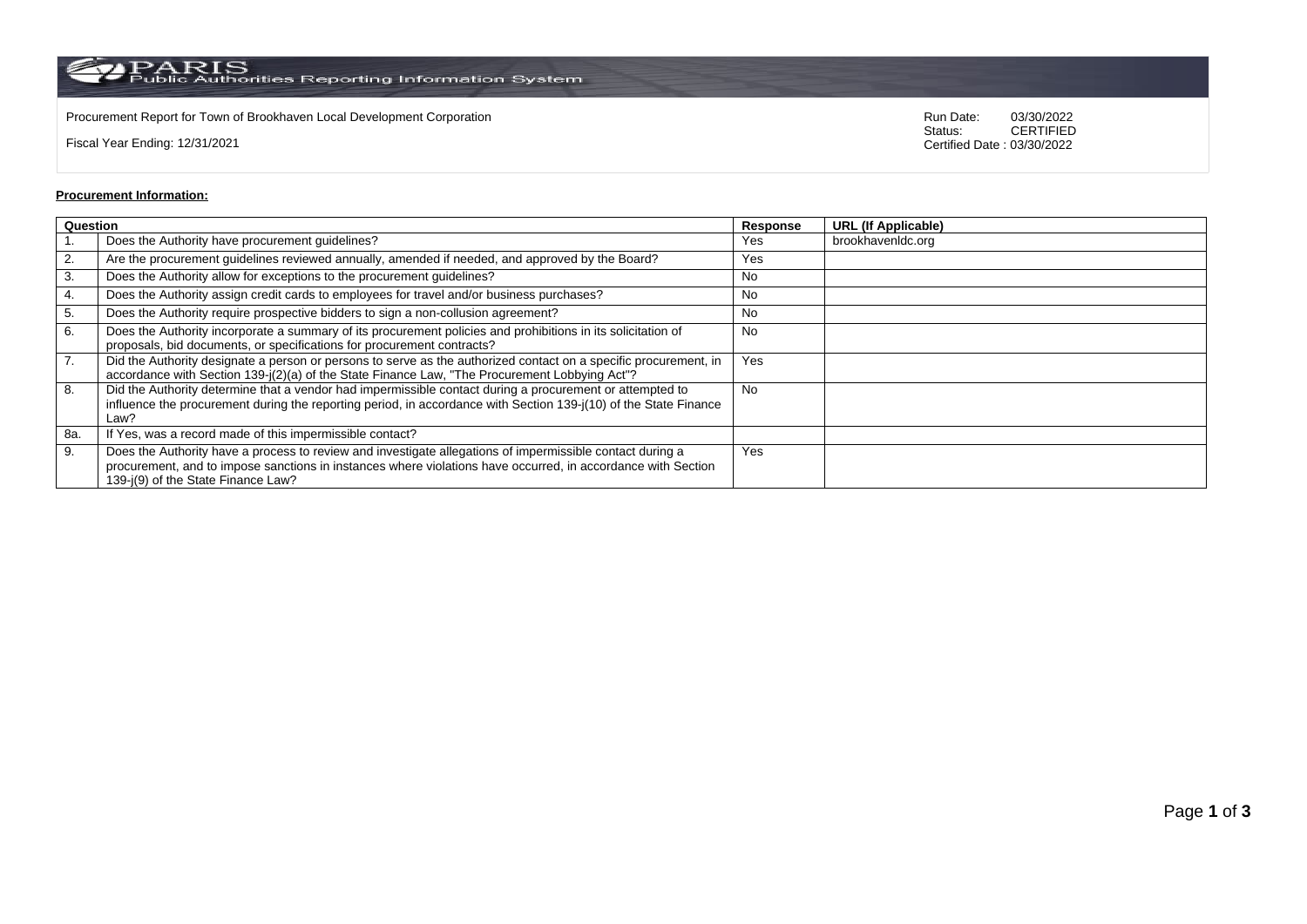$\rm PARS$  PARIS<br>Public Authorities Reporting Information System

Procurement Report for Town of Brookhaven Local Development Corporation **Run Date:** 03/30/2022<br>Status: CERTIFIED

Fiscal Year Ending: 12/31/2021

CERTIFIED Certified Date : 03/30/2022

## **Procurement Transactions Listing:**

| $\mathbf{1}$<br><b>Vendor Name</b>                                            | Todd S. Shapiro Associates, Inc.         | <b>Address Line1</b>              | 62 Sackett Street    |
|-------------------------------------------------------------------------------|------------------------------------------|-----------------------------------|----------------------|
| <b>Type of Procurement</b>                                                    | <b>Other Professional Services</b>       | <b>Address Line2</b>              |                      |
| <b>Award Process</b>                                                          | Authority Contract - Non-Competitive Bid | City                              | <b>HICKSVILLE</b>    |
| <b>Award Date</b>                                                             | 1/1/2021                                 | <b>State</b>                      | <b>NY</b>            |
| <b>End Date</b>                                                               | 12/31/2021                               | <b>Postal Code</b>                | 11801                |
| <b>Fair Market Value</b>                                                      | \$9,000.00                               | Plus <sub>4</sub>                 |                      |
| Amount                                                                        | \$9,000.00                               | <b>Province/Region</b>            |                      |
| <b>Amount Expended For</b><br><b>Fiscal Year</b>                              | \$9,000.00                               | Country                           | <b>United States</b> |
| <b>Explain why the Fair</b><br><b>Market Value is Less</b><br>than the Amount |                                          | Procurement<br><b>Description</b> | Public relations     |

| <b>Vendor Name</b><br>2.                                                      | UNFCU FINANCIAL SERVICES                 | <b>Address Line1</b>                     | <b>INDUSTRIAL COVERAGE</b> |
|-------------------------------------------------------------------------------|------------------------------------------|------------------------------------------|----------------------------|
| <b>Type of Procurement</b>                                                    | Other                                    | <b>Address Line2</b>                     | 62 SOUTH OCEAN AVENE       |
| <b>Award Process</b>                                                          | Authority Contract - Non-Competitive Bid | City                                     | <b>PATCHOGUE</b>           |
| <b>Award Date</b>                                                             | 1/1/2021                                 | <b>State</b>                             | NY                         |
| <b>End Date</b>                                                               | 12/31/2021                               | <b>Postal Code</b>                       | 11772                      |
| <b>Fair Market Value</b>                                                      | \$11,913.00                              | Plus <sub>4</sub>                        |                            |
| Amount                                                                        | \$11,913.00                              | <b>Province/Region</b>                   |                            |
| <b>Amount Expended For</b><br><b>Fiscal Year</b>                              | \$11,913.00                              | Country                                  | <b>United States</b>       |
| <b>Explain why the Fair</b><br><b>Market Value is Less</b><br>than the Amount |                                          | <b>Procurement</b><br><b>Description</b> | <b>ENTITY INSURANCE</b>    |